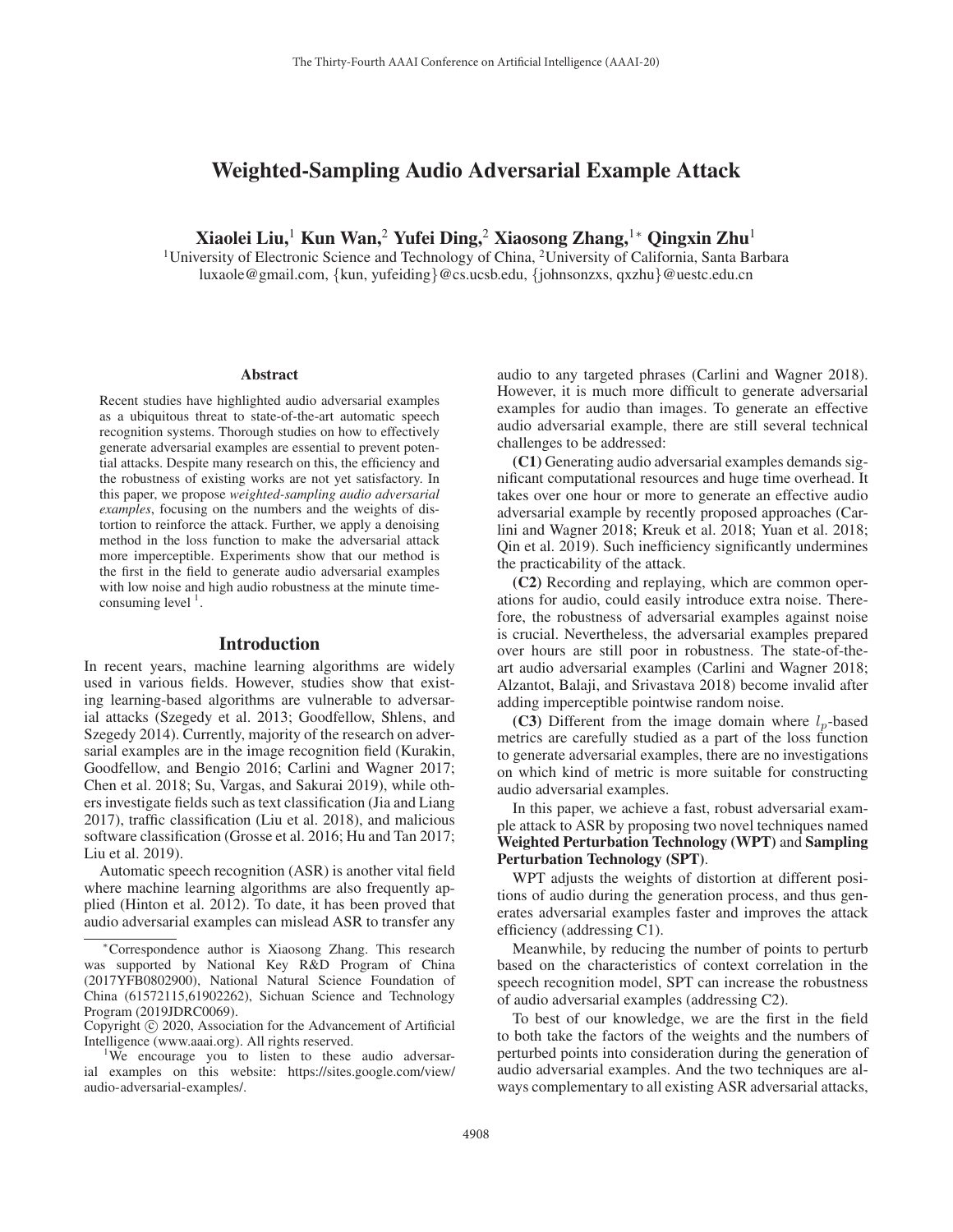which by default modify every value of the entire audio vector.

Further, we also investigate different metrics as parts of the loss function to generate audio adversarial examples and provide a reference for future researchers in this field (addressing C3).

Finally, our experiments show that our method can generate more *robust* audio adversarial examples in a short period of *4 to 5 minutes*. This is a substantial improvement compared to the state-of-the-art methods.

## Related Work

Audio adversarial example attacks can be mainly divided into two categories, speech-to-label, and speech-totext (Yang et al. 2018). Speech-to-label classifies audio into different categories and the output is a specific label. This method is inspired by a similar method on images (Alzantot, Balaji, and Srivastava 2018; Cisse et al. 2017). Since the target phrases can only be chosen from a certain amount of labels, the practicality of such a method is limited.

The speech-to-text method directly converts audio semantic information into text. Carlini & Wagner (Carlini and Wagner 2018) are the first to work on audio adversarial examples for the speech-to-text models and they can let ASR transcribe any audio into a pre-specified text. However, the audio robustness is compromised and most of their examples will lose the adversarial labels by adding imperceptible random noise.

Later on CommanderSong (Yuan et al. 2018) achieved practical over-the-air audio adversarial attacks, but they only validated their method on the music clips. Additionally Yakura & Sakuma (Yakura and Sakuma 2018) proposed another physical-world attack method. Regardless, these two methods will introduce non-negligible noise to the original audio. Unfortunately, all of these methods would require several hours to generate only one audio adversarial example, including the most recent work (Qin et al. 2019).

To the best of our knowledge, there is no method to generate audio adversarial examples with low noise and high robustness at the minute level. Our proposed method can be applied with all these current methods to achieve a trade-off among quality, robustness and convergence speed.

# Background

Threat Model. Before digging into details of the audio adversarial example attack, an ASR model should be selected as the potential threat model. Following the common practice in the field we summarize three basic requirements for it:

- Its core component should be Recurrent Neural Networks (RNNs) such as LSTM (Hochreiter and Schmidhuber 1997), which is widely adopted in current ASR systems;
- It is vulnerable to the state-of-the-art audio adversarial attack methods, and the corresponding results could be used as baselines in our experiments;
- It has to be open-source and thus we can directly conduct white-box tests on it.

Given requirements above, we choose the speech-to-text model, Deepspeech (Hannun et al. 2014), as our experimental threat model, which is an open-source ASR with Connectionist Temporal Classification (CTC) method (Graves et al. 2006) and LSTM as its main components. Notice that our approach can be also applied to other RNN-based ASR systems.

Considering that there are many ways to convert the black-box model to a white-box model (Papernot, Mc-Daniel, and Goodfellow 2016; Oh et al. 2017; Ilyas et al. 2018), which is another research direction, and most of the previous work also assume they know the parameters of models, hence our research is also based on the white-box model.



Figure 1: General process of audio adversarial example attack.

Audio Adversarial Examples. Figure 1 shows the general process of audio adversarial example attack. Specifically, let x be the input audio vector and  $\delta$  is the distortion to the original audio. Audio adversarial example attacks are defined as by adding some perturbations  $\delta$ , ASR recognizes  $x+\delta$  as specified malicious texts t (formally:  $f(x+\delta) = t$ ), while there is no perceivable difference for humans. The process of generating adversarial examples can be regarded as a process of updating  $x$  using gradient descent on a predefined loss function  $\ell(\cdot)$  shown in Eq. 1. The iterative process stops until the adversarial example meets our evaluation requirements.

$$
\ell(x,\delta,t) = \ell_{model}(f(x+\delta),t) + c \cdot \ell_{metric}(x,x+\delta)
$$
 (1)

In Eq. 1,  $\ell_{model}$  is the loss function used in the ASR models. For example, Carlini & Wagner (Carlini and Wagner 2018) uses CTC-loss as the  $\ell_{model}$ .  $\ell_{metric}$  is used to measure the difference between the generated adversarial examples and the original samples. Different from the image domain where  $l_p$ -based metrics are commonly used, there is no consensus on which  $\ell_{metric}$  should be applied in the audio field. For instance, so far various  $\ell_{metric}$  such as SNR (Yuan et al. 2018), psychoacoustic hearing thresholds (Schönherr et al. 2018) and frequency masking (Qin et al. 2019) have been adopted. We will also elaborate the choices of  $l_{metric}$  in this paper.

Evaluation Metric. Based on the characteristics of the audio and the common practice in the field, the following evaluation metrics are chosen in this paper.

• SNR(Signal-to-noise ratio) measures the noise level of the distortion  $\delta$  relative to the original audio x. The smaller distortion is, the larger SNR will be,

$$
SNR = 10 \log_{10} \frac{P_x}{P_\delta},\tag{2}
$$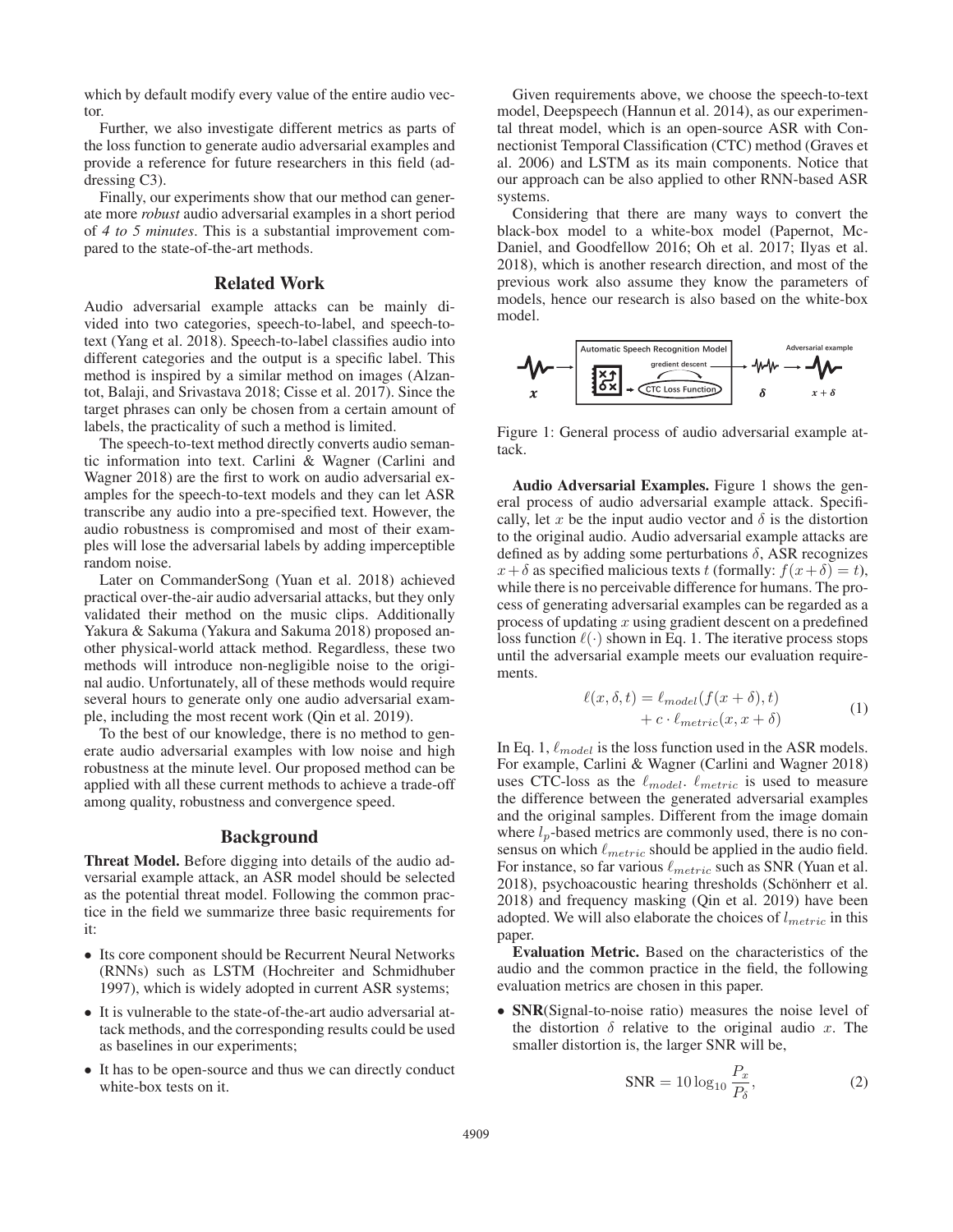where  $P_x$  and  $P_\delta$  represent the energies of the original audio and the noise respectively.

• WER, i.e., the word error rate, is a common evaluation metric in the ASR domain,

$$
WER = \frac{S + D + I}{N} \times 100\%,\tag{3}
$$

where S, D and I are the numbers of substitutions, deletions and insertions respectively, and N is the total number of words.

• Success Rate is the ratio of examples which can be successfully recognized as the malicious target texts by ASR,

$$
\text{Success Rate} = \frac{N_{adv}}{N_{total}} \times 100\%,\tag{4}
$$

where  $N_{adv}$  is the number of adversarial examples that can be transcribed as target phrases and  $N_{total}$  is the total number of adversarial examples generated.

• Robustness Rate. Adding noise to the audio  $x$  is the same as applying transformation function  $t \sim \mathcal{T}$  over the input x. Here we define the robustness rate as the success ratio of examples that can still retain adversarial property after transformed by  $t(\cdot)$ ,

Robustness Rate = 
$$
\frac{N_{t(adv)}}{N_{total}} \times 100\%,
$$
 (5)

where  $N_{t(adv)}$  is the number of adversarial examples that can still be transcribed as target phrases after transformed by  $t(\cdot)$ .

# Methodology

In this section, first, we will show the details of sampling perturbation technology and weighted perturbation technology. We will also explain why these methods are able to increase the robustness of adversarial examples and accelerate the attack. Finally, we will investigate different metrics and try to find out an experiential standard to refer to, instead of directly using the  $l_p$ -based metrics on the image domain.

# Sampling perturbation technology

We propose SPT to increase the robustness of audio adversarial examples. It works by reducing the number of perturbed points. Here we will explain the reason why SPT works, taking the CTC loss as an example. Actually it's a general method for current audio adversarial attacks.

We use  $x$  denote an audio vector,  $p$  denotes a phrase which is the semantic information of  $x$  and  $y$  denotes the probability distribution of x decoded to p.  $x_i$  is one frame of x and  $y<sup>i</sup>$  is the probability distribution over the character which is transformed by  $x_i$ .

In CTC process (shown in Figure 2 left), the process from x to p is: Input  $x$  (Step 1) and get the sequences of tokens  $\pi$  (Step 2). Then merge the repeated characters and drop '-' tokens (Step 3). Output the predicted phrase  $p$  (Step 4).

Because  $\pi$  is the sequence of tokens to x, we say the probability of  $\pi$  under y is the product of the likelihoods of each  $y_{\pi i}^i$ . For a given phrase p with respect to y, there will be a set

of predicted sequences  $\pi \in \prod(p, y)$ . Finally, we calculate  $Pr(n|y)$  the probability of phrase *n* under the distribution *u*  $Pr(p|y)$ , the probability of phrase p under the distribution y, by summing the probability of each  $\pi$  in the set:

$$
\Pr(p|y) = \sum_{\pi \in \prod(p,y)} \prod_{i=0}^{n} y_{\pi^i}^i
$$
 (6)

In traditional audio adversarial example attack, if we want to transcribe audio  $x$  to target  $t$ , we will add slight distortion on each  $\pi^i$  to let  $t = \argmax_p \Pr(p|y)$ . However, we can also

get the same result by fixing part of  $n-m$ j  $y_{\pi^j}^j$  and perturbing the other part to let  $\prod^{m}$ k  $y_{\pi^k}^k = \prod_k^m$  $y'^k_{\pi'^k}$ , where  $y'^k$  is the new probability distribution of perturbed  $\pi^{k}$  and  $y_{\pi^{k}}^{k} \neq y_{\pi^{k}}^{k}$ .

$$
t = \underset{p}{\arg \max} \Pr(p|y)
$$
  
= 
$$
\underset{p}{\arg \max} \sum_{\pi \in \prod(p,y)} \prod_{i=0}^{n} y_{\pi^{i}}^{i}
$$
  
= 
$$
\underset{p}{\arg \max} \sum_{\pi' \in \prod(p,y')} \prod_{j=0}^{n-m} y_{\pi^{j}}^{j} \prod_{k=0}^{m} y_{\pi^{k}}^{l_{k}}
$$
(7)

Based on Formula 7, we can shorten the perturbed number of audio vector from  $n$  to  $m$ . Our evaluations give the support that  $m$  can be much smaller than  $n$ .

Since most of the points in our adversarial examples are exactly the same as those in the original audio, this makes our adversarial examples show very similar properties to the original audio. Compared with the adversarial examples that all points are perturbed, environmental noise has a lower probability of affecting the SPT-based adversarial examples.

Athalye et al. (Athalye et al. 2017) proposed the Expectation Over Transformation (EOT) algorithm to construct adversarial examples that are able to maintain the adversarial property over a chosen transformation distribution  $\mathcal T$ . Unfortunately, the limitation of the EOT is that it only increases robustness under the same or similar  $T$ -distribution noise. Without the assumption of similar distribution, the adversarial property will be largely compromised. As a comparison, our method does not need to have prior knowledge regarding the distribution when generating adversarial examples, thus we could have better general robustness. Meanwhile, our method is complementary to EOT.

# Weighted perturbation technology

WPT can reduce the time cost by adjusting the weights of distortion in a different position. We first point out the limitations of traditional loss function  $\ell(\cdot)$  (Eq. 1) and then give our solution. (Again, we introduce WPT based on CTC sequence loss and WPT is a general method and can be easily applied to attack other ASR systems.)

Current Problem. By analyzing the process of generating audio adversarial examples, we found that the closer the currently transcribed phrase  $p'$  is to the target text t, the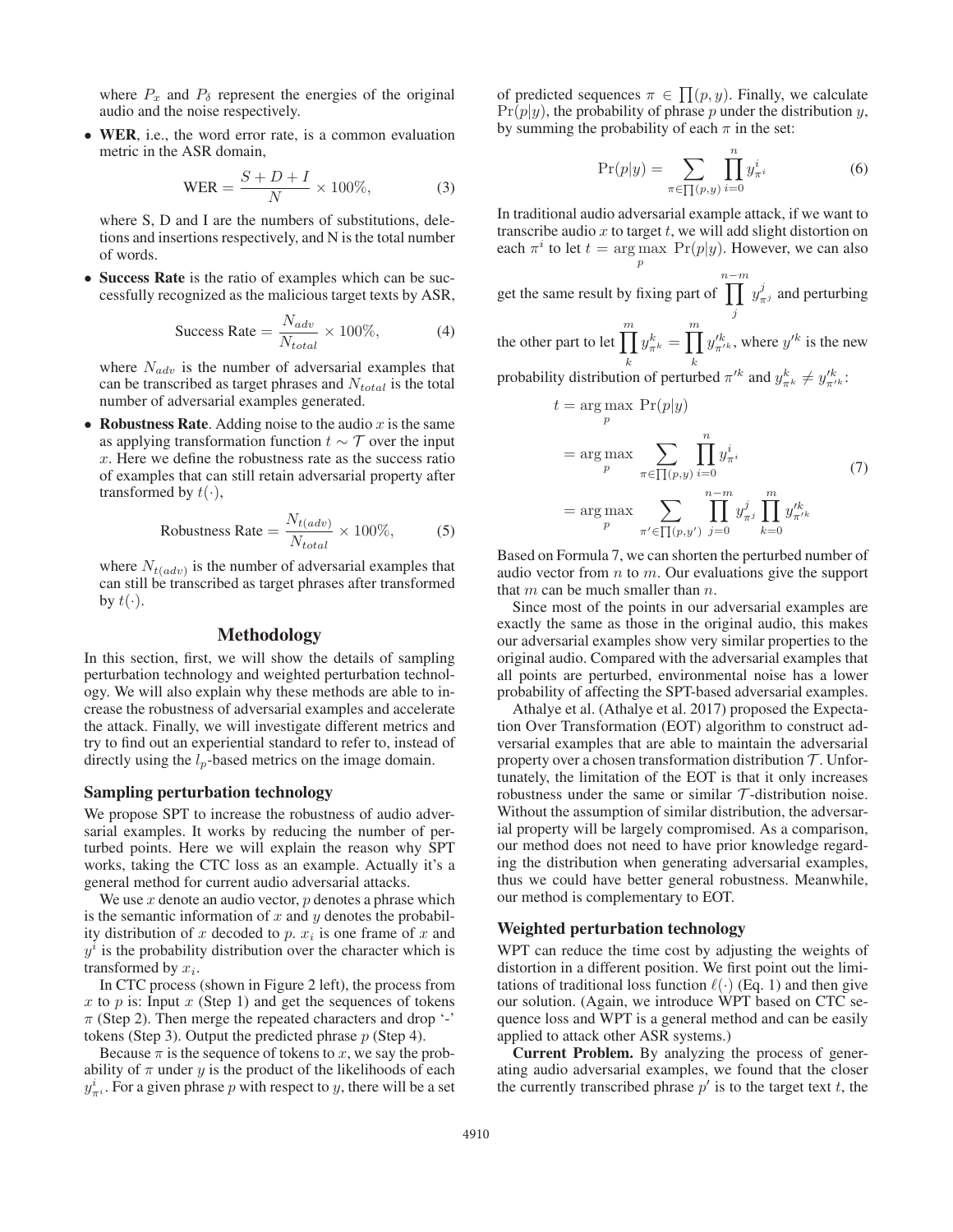

Figure 2: Overview of CTC and ASL.

longer it takes. In order to divide this process into different stages, we introduce the Levenshtein Distance (Levenshtein 1966), which is a string metric for measuring the minimum number of single-character edits (i.e. insertions, deletions or substitutions) required to change one string into the other. According to our statistics, the average percentage of time loss spent on the Levenshtein distance from 3 to 2, 2 to 1 and 1 to 0 are, respectively, 7.52%, 15.43%, and 32.16%. Their sum exceeds 55% of the generation time. The reason for spending a lot of time at these stages is that when Levenshtein Distance is small, most of the current points no longer need to be perturbed, except for those points which cause the Levenshtein Distance not to be 0. We name these points as key points.

On the one hand, if we can give these key points larger weights, the time spent at this stage will be reduced; on the other hand, if the global search step size can be reduced with the number of iterations, then we can avoid missing a more perfect adversarial example due to over perturbing. These two aspects will make the overall speed be accelerated.

Steps of WPT: Accordingly, we implement WPT in two steps. The first step focuses on shortening the time cost when Levenshtein Distance equals to 1 by increasing the weights of key points. Therefore, we need to know which points are key points.

*Audio Sequence Location(ASL)* is a model to help us locate these key points in the audio. As shown in Figure 2 (right), the inputs of ASL are current transcribed phrase  $p'$  and target t (Step 1). After comparing  $p'$  and t, we get the different characters (Step 2). Find the positions of these characters in the sequence of tokens  $\pi$  (Step 3). Output the intervals set  $\chi^k$  in audio vector x (Step 4). Finally, the distortion corresponding to these k positions in  $\chi^k$  are multiplied by weights  $\omega$ . Our improved formulation of  $\ell(\cdot)$  is,

$$
\ell(x,\delta,t) = \ell_{model}(f(x+\alpha\cdot\delta),t) + c\cdot\ell_{metric}(x,x+\delta),
$$

$$
\alpha_i = \begin{cases} \omega, & \text{if } i \in \chi^k \\ 1, & \text{else} \end{cases}, \quad \omega > 1,
$$
 (8)

where  $\alpha$  is a weights vector to  $\delta$ , and if the vector subscript

i belongs to the intervals set  $\chi^k$ , we give these key points bigger weights  $\omega$ .

Besides, when we shorten Levenshtein Distance to 0, WPT goes to its **second step** to reduce the learning rate  $lr$ :

$$
lr \leftarrow \beta \cdot lr,\tag{9}
$$

where constant  $\beta$  satisfies  $\beta \in (0, 1)$ . After updating lr, we can calculate the perturbations  $\delta$  on each iteration:

$$
\delta_0 = 0, \ \ \delta_{n+1} \leftarrow \delta_n - lr \cdot sign(\nabla_\delta \ell(x, \delta, t)), \tag{10}
$$

where  $\nabla_{\delta}\ell(x, \delta, t)$  is the gradient of  $\ell$  with respect to  $\delta$ .

Advantages: Carlini&Wagner try to set different weights to each character of the sequence of  $\pi$  to solve this problem (Carlini and Wagner 2018). Actually it will cost prohibitive computation to find the most suitable weight for each character. So, they have to get a feasible solution  $x_0$  which is found by using the normal CTC-loss function first and then using their improved method based on  $x_0$ . However, this is not a perfect solution to solve the problem mentioned before. There are three advantages to our WPT:

1. Their method has to find a feasible solution  $x_0$  first, which means they can not shorten the time cost before generating a successful adversarial example. This period time accounts for more than 55% of the total time. We can use ASL at any iterations to get the key location intervals  $\chi^k$ without having to obtain  $x_0$  first. Then we make converge faster by adjusting the weight  $\omega$  of  $\delta$ .

2. WPT is effective against both a greedy decoder and beam-search decoder (Graves et al. 2006), which are two searching ways combined with CTC to obtain the alignment  $\pi$ , while their method is only effective against greedy decoder. The reasons are a) Instead of adjusting the weight of a single character or token, we adjust the weights of a continuous interval on the audio vector corresponding to the character. This distortion based on the continuous interval is effective for beam-search decoder. b) WPT updates weights ω according to the current alignment π instead of a fixed  $π_0$ . So our method won't be limited to the greedy decoder.

3. The learning rate  $lr$ , that gradually decreases as the distortion  $\delta$  is reduced, can help us avoid the problem of excessive perturbations due to too long steps so that better adversarial examples can be found more quickly.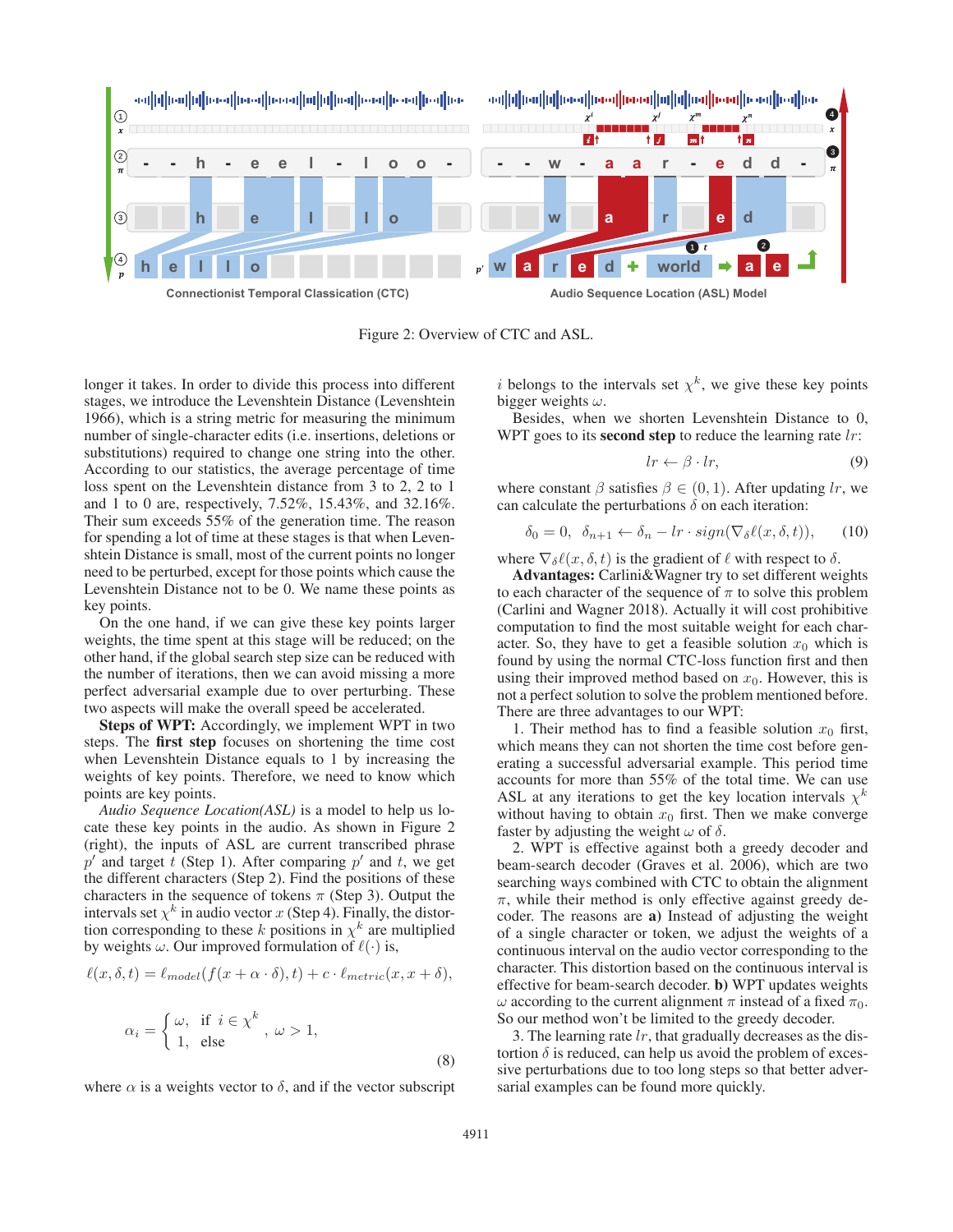| Attack Approach | Target phrase                    | Proportion $\downarrow$ | Efficiency(s) $\downarrow$ | Success Rate $\uparrow$ | $dB_x(\delta)$ $\uparrow$ | $SNR \uparrow$ |
|-----------------|----------------------------------|-------------------------|----------------------------|-------------------------|---------------------------|----------------|
| Our attack      | Random phrases <sup>*</sup>      | $75\%$                  | 251                        |                         | 46.92                     | 31.9           |
| $C&W$ 's attack | Random phrases <sup>*</sup>      | all points              | $\approx$ 3600             |                         | 38                        | ्क≉<br>−       |
| CommanderSong   | echo open the<br>front door      | all points              | 3600                       |                         | **                        | 17.2           |
|                 | okay google<br>restart phone now | all points              | 4680                       |                         | **<br>$\sim$              | 18.6           |

Table 1: Evaluation of our adversarial attack with Commander Song and C&W's attack.

As is selected in C&W's work: target phrase is chosen at random such that (a) the transcription is incorrect (b) it is theoretically possible to reach that target.

<sup>\*\*</sup>  $dB_x(\delta)$  is a  $l_{\infty}$  metric defined by C&W (Carlini and Wagner 2018). And'-' means no relevant data was provided in their papers. '↑' means the bigger the better.

## Investigation of metrics

As for  $\ell_{metric}$ , which is the other part of  $\ell(\cdot)$ , also plays an important role in the generation of adversarial audio. Different from the image domain where mainly  $l_p$ -based metrics are used as  $\ell_{metric}$ , there is no study on which metric should be selected.

The purpose of  $\ell_{metric}$  is to limit the difference between the adversarial examples and the original samples. Therefore, we introduce the Total Variation Denoising (TVD) to reduce the noise perturbed and let adversarial examples sound more like the original audio. TVD is based on the principle that signals with excessive and possibly spurious detail have high total variation and is mostly used in the process of noise removal (Rudin, Osher, and Fatemi 1992). After the TVD process, we can remove most of the impulse in the adversarial examples and make the distortion more imperceptible. The  $\ell_{metric}$  based on TVD can be calculated via the sum of closeness  $E(\delta)$  and total variation  $V(x + \delta)$ :

$$
\ell_{metric}^{tvd}(x,\delta) = E(\delta) + \gamma \cdot V(x+\delta)
$$

$$
= \frac{1}{n} \sum_{i=0}^{n} (\delta_i)^2 + \gamma \cdot \sum_{j=1}^{n-1} |(x_{j+1} \quad (11)
$$

$$
+ \delta_{j+1}) - (x_j + \delta_j)|,
$$

where  $\gamma$  is a trade off adjusted of  $E(\delta)$  and  $V(x + \delta)$ . Besides, we also investigate other three types of similarity metrics which are selected in terms of 1)  $l_{\infty}$  in image domain; 2)  $l_2$ -based in current audio domain; and 3) cosine distance in information retrieval domain; as shown in Formula 12.

$$
\ell_{metric}^1(x,\delta) = l_{\infty}(x, x + \delta)
$$
  
\n
$$
\ell_{metric}^2(x,\delta) = l_2(x, x + \delta)
$$
  
\n
$$
\ell_{metric}^3(x,\delta) = (1 - \text{cor}(x, x + \delta))
$$
\n(12)

where  $l_{\infty}(\cdot)$ ,  $l_2(\cdot)$  and  $cor(\cdot)$  are, respectively, the measurement of  $l_{\infty}$  distance,  $l_2$  distance and cosine distance between two audio vectors.

A good choice of  $\ell_{metric}$  not only accurately reflects the auditory difference between the two audio frequencies but also avoids the optimization process oscillating around a solution without converging (Carlini and Wagner 2017). We will give a comparison of the effects of various loss functions in the experimental section.

# Experimental results

In this section, we show the evaluation of our adversarial attack used the technologies introduced in the Methodology Section. We also study the performance of different  $\ell_{metric}$ on success rate, SNR and  $dB_x(\delta)$ . Our experimental results show that our approach has faster generation speed, better SNR, higher success rate, and stronger robustness than other attacks.

#### Dataset and experimental settings

Dataset. Mozilla Common Voice dataset<sup>2</sup> (MCVD): MCVD is an open and publicly available dataset of voices that everyone can use to train speech-enabled applications. It consists of voice samples require at least 70GB of free disk space. We follow the convention in the field and use the first 100 test instances of this dataset to generate audio adversarial examples. Unless otherwise specified, all our experimental results are averaged over these 100 instances.

Environment. All experiments are carried out on an Ubuntu Server  $(16.04.1)$  with an Intel $(R)$  Xeon $(R)$  CPU E5-2603 @ 1.70GHz, 16G Memory and GTX 1080 Ti GPU.

#### Experiments

Evaluating adversarial examples In order to illustrate the effectiveness of our approach, we compared it with other two methods, Carlini & Wagner's attack (Carlini and Wagner 2018) and CommanderSong (Yuan et al. 2018). Table 1 gives the success probability, average SNR,  $dB_x(\delta)$  and efficiency for our method and two other state-of-the-art methods. For our method, we use SPT and WPT to improve the generation, use Eq. 7 as  $\ell_{model}$  and set  $\ell_{metric}^{tvd}$  as our  $\ell_{metric}$ (Eq. 11), and the proportion of perturbed points is chosen to be 75%.

As shown in Table 1, our fast approach shortens the generation time from one hour to less than 5 minutes by focusing on the key points and dynamic learning rate to accelerate the converge. In addition, our adversarial examples also have a better average of  $dB_x(\delta)$  and SNR, that is, we use less calculation time and get better results. More importantly, our approach has better robustness which is shown in the next section.

<sup>2</sup> https://voice.mozilla.org/en/datasets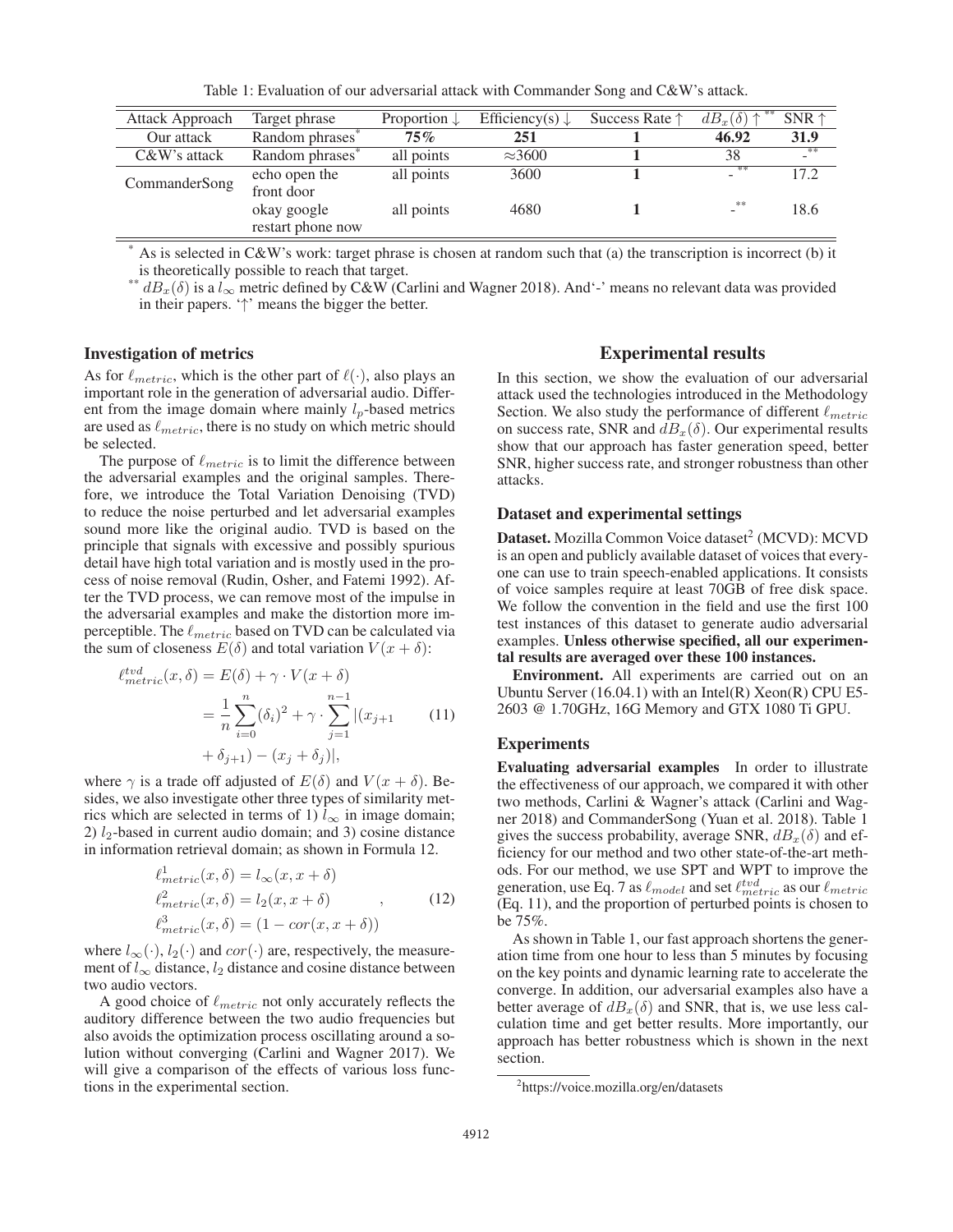Table 2: The robustness against noise from  $\triangle = 5$  to  $\triangle = 30$ .

|                                 | $\triangle = 5$       |       | $\triangle = 15$      |       | $\triangle = 30$      |              |
|---------------------------------|-----------------------|-------|-----------------------|-------|-----------------------|--------------|
| Approach                        | Robustness $\uparrow$ | WER L | Robustness $\uparrow$ | WER ! | Robustness $\uparrow$ | WER <b>L</b> |
| baseline (C&W's attack)         | 0.23                  | 0.49  | 0.04                  | 0.81  | 0.01                  | 0.93         |
| EOT-based ( $\triangle = 5$ )   | 0.25                  | 0.46  | 0.06                  | 0.74  | 0.02                  | 0.94         |
| EOT-based ( $\triangle = 15$ )  | 0.63                  | 0.16  | 0.07                  | 0.56  | 0.02                  | 0.92         |
| EOT-based ( $\triangle = 30$ )  | 0.74                  | 0.04  | 0.29                  | 0.23  | 0.04                  | 0.70         |
| SPT-based (proportion $=5\%$ )  | 0.71                  | 0.04  | 0.4                   | 0.22  | 0.27                  | 0.39         |
| SPT-based (proportion $=30\%$ ) | 0.58                  | 0.15  | 0.21                  | 0.33  | 0.11                  | 0.58         |
| SPT-based (proportion $=75\%$ ) | 0.42                  | 0.21  | 0.18                  | 0.50  | 0.06                  | 0.72         |
| SPT-EOT-based $(75\%, 30)$      | 0.85                  | 0.03  | 0.30                  | 0.19  | 0.09                  | 0.53         |

| Table 3: Evaluation of different loss functions in our adversarial attacks. |  |
|-----------------------------------------------------------------------------|--|
|-----------------------------------------------------------------------------|--|

| Loss functions                                                                                                                                                                                                         | $SNR \uparrow$ | $dB_x(\delta) \uparrow$ | Success Rate $\uparrow$ |
|------------------------------------------------------------------------------------------------------------------------------------------------------------------------------------------------------------------------|----------------|-------------------------|-------------------------|
| $\ell_0 = \ell_{model} + c_0 \cdot \ell_{metric}^{tvd}$                                                                                                                                                                | 31.9           | 46.92                   |                         |
|                                                                                                                                                                                                                        | 29.17          | 44.55                   | 0.97                    |
|                                                                                                                                                                                                                        | 30.2           | 44.91                   |                         |
| $\begin{array}{l} \ell_1 = \ell_{model} + c_1 \cdot \ell_{metric}^{\text{fl}}\\ \ell_2 = \ell_{model} + c_2 \cdot \ell_{metric}^{\text{2}}\\ \ell_3 = \ell_{model} + c_3 \cdot \ell_{metric}^{\text{3}}\\ \end{array}$ | 30.1           | 44 63                   | N 98                    |
| $-1$                                                                                                                                                                                                                   |                |                         |                         |

We tried our best to tune every constant c of different  $\ell_{metric}$  for a fair comparison. We refer interested readers to Implementation Details Section for setting details.

Evaluating robustness to noise As we mentioned in Eq.5, we evaluate the robustness of audio adversarial examples by adding noise to them and checking their adversarial properties. The process of adding noise is equal to apply transformation function  $t \sim \mathcal{T}$  over the input audio. In our experiments, we set  $\mathcal T$  as the uniform distribution with the boundary of  $\pm \triangle$ . We respectively added noise to SPT-based, EOTbased and SPT-EOT-based adversarial examples. Then we transcribed the newly obtained audio and finally calculate WER and Robustness Rate. If the newly transcribed phrase is the same as before, we say that this audio successfully bypassed the noise defense.

As shown in Table 2, mostly the SPT-based method performs better than the EOT-based method in terms of WER. The EOT-based audio has a higher Robustness Rate when its distribution is the same or similar to the noise distribution. However, the SPT-based audio exhibits more general robustness. More specifically, in SPT, the smaller the proportion, the better the robustness, but too small proportion results in a decrease in SNR and success rate. Fortunately, the SPT-EOT-based approach combines the advantages of both methods and performs well in all aspects. We recommend using the SPT-EOT-based approach to increase robustness in future work.

**Investigation of different**  $\ell_{metric}$  In this experiment, we generate adversarial examples based on  $\ell_{model}$  and four different  $\ell_{metric}$  (from Eq. 11 to Eq. 12). For each specific loss function, we conduct adversarial attacks both with SPT (under the proportion of 75%) and WPT.

The results in Table-3 suggest that  $\ell_0$  has the best performance on SNR,  $dB_x(\theta)$  and success rate. Besides, because the TVD process eliminates the harsher impulse noise, the added perturbation "sounds" more imperceptible. As a result, although the SNR and  $dB_x(\theta)$  of  $\ell_0$  are not greatly improved in numerical value, its adversarial audio sounds quite better. Here we again suggest you listen to our demos on the website has given before.

The overall performances of  $\ell_1$  and  $\ell_3$  are not satisfactory. Since the maximum value in the audio vector is impossible to measure the magnitude of the two small disturbances under the same maximum value. It also proves that the character of the cosine distance is more suitable for audio similarity measurement. Because  $l_2$  distance can reflect all the perturbation of audio,  $\ell_2$  has a better performance than  $\ell_1$  and  $\ell_3$ , especially on the success rate. However, it's still worse than  $\ell_0$  on SNR and  $dB_x(\theta)$ .

Combined the experimental results and the process of tuning, we conclude that a good loss function should satisfy the following three characteristics: 1) The value ranges of  $\ell_{model}$  and  $c \cdot \ell_{metric}$  should be the same order of magnitude; 2) It should ensure that the value of  $\ell_{model}$  are relatively larger in the initial stage, so that a feasible solution can be found as soon as possible; after finding a feasible solution, the weight of  $\ell$ *metric* should increase, because it is necessary to find a feasible solution that is closer to the original sample; 3) Considering the characteristic of sound, a metric in audio area instead of general metric can lead to a more imperceptible adversarial audio.

#### Implementation Details

For reproducibility, here we give the hyperparameters used in our experiments.

Evaluating adversarial examples In this experiment, we generate audio adversarial examples with SPT and WPT and we select  $\ell_{metric}^{tvd}$  as  $\ell_{metric}$ . The searching decoder is a beam-search decoder. The max iteration is set to be 500, which is enough for our method to generate imperceptible adversarial examples. In SPT, the proportion of perturbed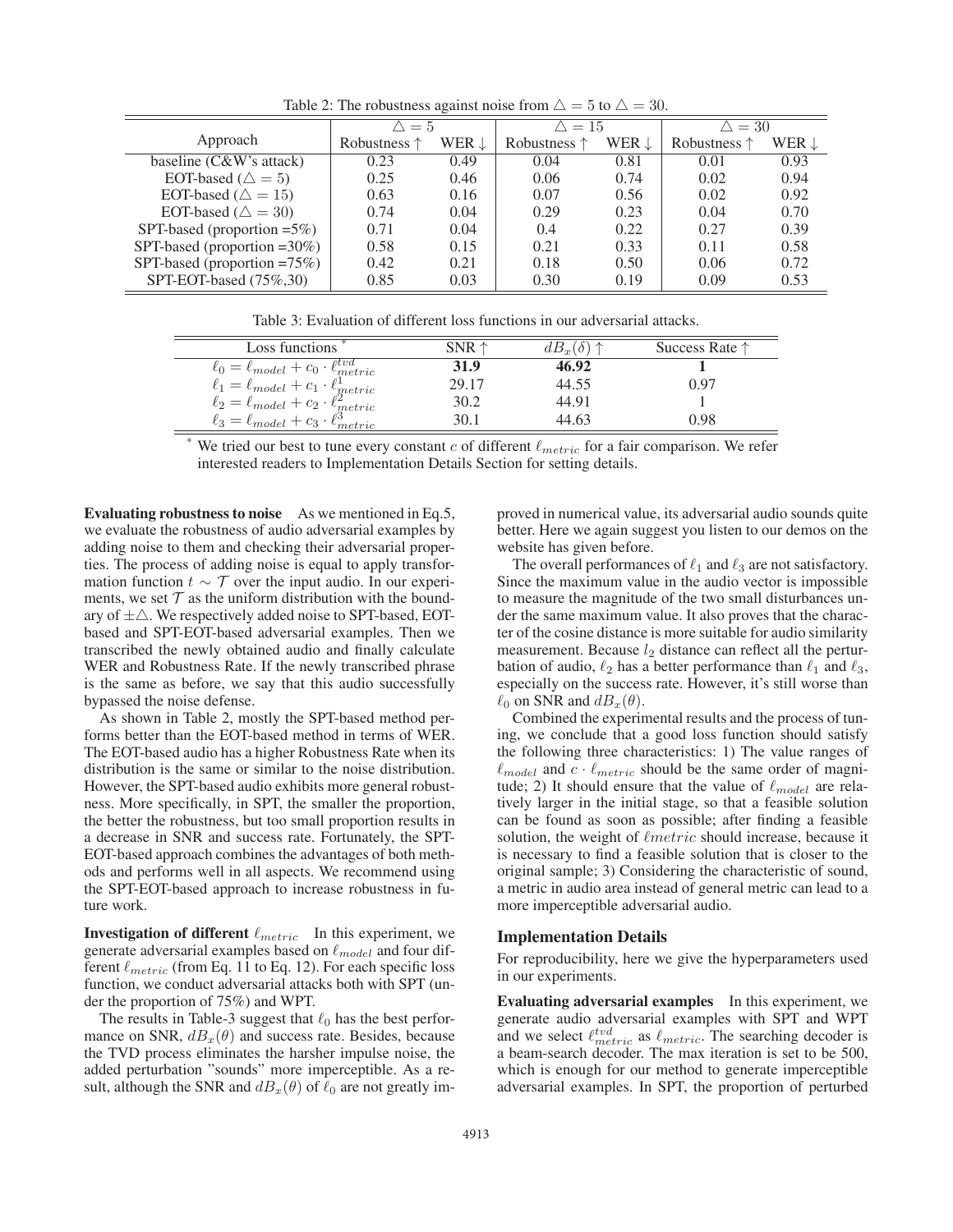points is 75%. In WPT, we set the weights of key points to be 1.2, the learning rate begins with 100 and  $\beta$  is set to be 0.8. lr will be updated by  $\beta \cdot lr$ , if the iterations %50 = = 0 and we have generated at least one adversarial example by now. The hyperparameters c and  $\gamma$  are 0.001 and 10.

Evaluating robustness to noise Most of the hyperparameters are set to be the same as the first experiment except that the proportion of perturbed points are  $5\%, 15\%, 30\%, 75\%,$ respectively.

**Investigation of different**  $l_{metric}$  Most of hyperparameters are set to be the same as the first experiment. And  $c_1$ ,  $c_2, c_3$  are 0.01, 0.001, 1, respectively.

# Transcription Examples

Some of the transcription examples are shown in Table 4. All of the phrases are selected randomly from the MCVD.

| Table 4: Some of the transcription examples. |  |  |  |
|----------------------------------------------|--|--|--|
|----------------------------------------------|--|--|--|

| Original phrase 1 | he thought of all the married shep-<br>herds he had known                           |
|-------------------|-------------------------------------------------------------------------------------|
| Targeted phrase 1 | we're refugees from the tribal wars<br>and we need money the other fig-<br>ure said |
| Original phrase 2 | i told him we could teach her to ig-<br>nore people who waste her time              |
| Targeted phrase 2 | down below in the darkness were<br>hundreds of people sleeping in<br>peace          |
| Original phrase 3 | but finally the merchant appeared<br>and asked the boy to shear four<br>sheep       |
| Targeted phrase 3 | it seemed so safe and tranquil                                                      |
| Original phrase 4 | this is no place for you                                                            |
| Targeted phrase 4 | but finally the merchant appeared<br>and asked the boy to shear four<br>sheep       |
| Original phrase 5 | some of the grey ash was falling off<br>the circular edge                           |
| Targeted phrase 5 | we're refugees from the tribal wars<br>and we need money the other fig-<br>ure said |

# Notations and Definitions

All notations and definitions used in our paper are listed in Table 5.

# **Conclusion**

This paper proposes a weighted-sampling audio adversarial example attack. The experimental results show that our method has faster speed, less noise, and stronger robustness. More importantly, we are the first to introduce the factor of the numbers and weights of perturbed points into the generation of audio adversarial examples. We also introduce TVD to improve the loss function. The study of the effectiveness

| Table 5: Notations and Definitions used in our paper. |  |
|-------------------------------------------------------|--|
|-------------------------------------------------------|--|

| $\boldsymbol{x}$              | The original input audio                                          |
|-------------------------------|-------------------------------------------------------------------|
| δ                             | The distortion to the original audio                              |
| t                             | The targeted texts                                                |
|                               | The threat model                                                  |
|                               | The loss function to generate audio adver-                        |
|                               | sarial examples                                                   |
| $\ell_{model}(\cdot)$         | The loss function to measure the difference                       |
|                               | between the current output of the model                           |
|                               | and the targeted texts                                            |
| $\ell_{metric}(\cdot)$        | The loss function to limit the difference                         |
|                               | between the adversarial examples and the                          |
|                               | original samples                                                  |
| $\mathcal{p}$                 | The phrase of the semantic information of                         |
|                               | original audio                                                    |
| $p^{\prime}$                  | The current transcribed phrase by ASL                             |
| $\overline{y}$                | The probability distribution over the trans-                      |
|                               | formed characters                                                 |
| $\pi$                         | The sequence of tokens                                            |
| $\eta$                        | The length of the original audio vector                           |
| $m\,$                         | The length of the perturbed audio vector                          |
| $\chi$                        | the key location interval set                                     |
|                               | A hyperparameter to balance the impor-                            |
|                               | tance of $\ell_{model}$ and $\ell_{metric}$                       |
| $\omega$                      | The weights of key points                                         |
| $\alpha$                      | The weights of $\delta$                                           |
| lr                            | The learning rate in gradient descent                             |
| $\overline{\beta}$            | A hyperparameter to control the rate of de-                       |
|                               | crease of the learning rate                                       |
| $\nabla_{\delta} \ell(\cdot)$ | The gradient of $\ell(\cdot)$ with regard to $\delta$             |
| $E(\cdot)$                    | The sum of closeness                                              |
| $V(\cdot)$                    | The total variation                                               |
| $\gamma$                      | A hyperparameter to balance the impor-                            |
|                               | tance of $E(\cdot)$ and $V(\cdot)$                                |
| $l_p(\cdot)$                  | The $l_p$ distance, such as $l_0$ , $l_2$ , and $l_{\infty}$ etc. |
| $cor(\cdot)$                  | The cosine distance                                               |
|                               |                                                                   |

of loss function shows there are some differences between the adversarial examples of image and audio. It also guides us on how to construct a more appropriate loss function in the future. Our future work will focus on the defense of audio adversarial examples.

# References

Alzantot, M.; Balaji, B.; and Srivastava, M. 2018. Did you hear that? adversarial examples against automatic speech recognition. *arXiv preprint arXiv:1801.00554*.

Athalye, A.; Engstrom, L.; Ilyas, A.; and Kwok, K. 2017. Synthesizing robust adversarial examples. *arXiv preprint arXiv:1707.07397*.

Carlini, N., and Wagner, D. 2017. Towards evaluating the robustness of neural networks. In *2017 IEEE Symposium on Security and Privacy (SP)*, 39–57. IEEE.

Carlini, N., and Wagner, D. 2018. Audio adversarial ex-